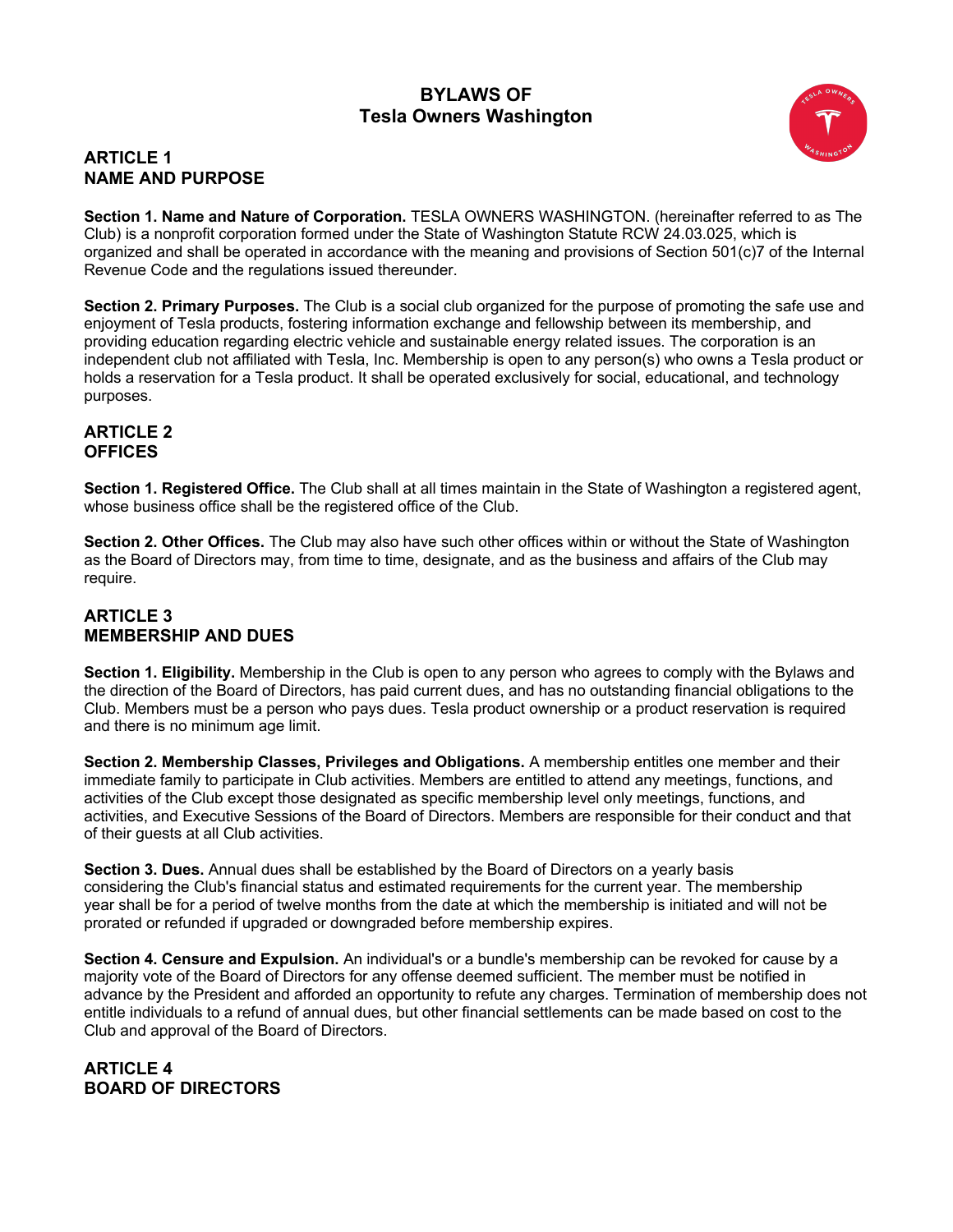**Section 1. General Powers.** The Board of Directors shall have the general power to manage and control the affairs and property of the Club and shall have full power, by majority vote, to adopt rules and regulations governing the action of the Board of Directors.

**Section 2. Number, Election, and Term of Office.** New officers and directors are appointed by The Board of Directors. To be eligible to serve as an officer or board member, the club member must be in good standing, have a permanent residence in Washington, own a Tesla product and be over 25 years of age. The Board of Directors shall consist of no fewer than three (3) and no more than seven (7) members. Board member terms are two years with an unlimited number of reappointments being permitted. At the end of the term the President will make recommendations regarding reappointing board members for another term and the board will vote on it based on a simple majority per recommendation. If there is an even number of Board Members in the event of a tie the President will have two votes. Election to the Board of Directors shall occur at the Annual Board of Directors Meeting, except in the case of filling vacancies.

**Section 3. Officers.** The Board of Directors may designate from among its members a President, Vice-President, Secretary, Treasurer and such other officers, as it may consider appropriate with such duties as it may prescribe.

**Section 4. Vacancies.** Any vacancy occurring on the Board of Directors prior to the expiration of a term shall be filled by such person and shall be elected by the remaining members of the Board of Directors. A Director so elected to fill a vacancy shall hold office for the unexpired term of their predecessor in office.

**Section 5. Annual and Regular Meetings.** The Board of Directors shall hold an annual meeting at such time and place as the Board of Directors shall by resolution prescribe. The Board of Directors may by resolution prescribe the time and place of such other regular meetings.

**Section 6. Special Meetings.** Special meetings of the Board of Directors may be called by or at the request of the President or any two Directors. The person or persons authorized to call special meetings of the Board of Directors may fix any reasonable date, hour, and place, either within or without the State of Washington, as the date, hour, and place for holding any special meeting of the Board called by them.

**Section 7. Notice.** Notice of any special meeting of the Board of Directors shall be given at least fifteen (15) days previously thereto by written notice delivered personally, by mail, or other means of electronic transmission to each Director at their address as shown in the records of the Club. If mailed, such notice shall be deemed to be delivered when deposited in the United States mail in a sealed envelope so addressed, with postage prepaid. Any Director may waive notice of any meeting. The attendance of a Director at any meeting shall constitute a waiver of notice of such meeting, except where a Director attends a meeting for the express purpose of objecting to the transaction of any business because the meeting is not lawfully called or convened. The business to be transacted at, and the purpose of, any annual meeting of the Board of Directors need not be specified in the notice or waiver of notice of such meeting.

**Section 8. Quorum and Proxies.** A majority of the total number of Directors in office shall constitute a quorum for the transaction of business at any meeting of the Board of Directors; but, if less than a majority of the Directors are present at said meeting, a majority of the Directors present may adjourn the meeting from time to time without further notice. Proxies shall not be permitted. Board members may attend meeting via teleconferencing, video conferencing, or any other electronic means deemed appropriate by the board. Such attendance will count as part of a quorum count.

**Section 9. Manner of Acting.** The act of a majority of the Directors present at a meeting at which a quorum is present shall be the act of the Board of Directors, unless the act of a greater number is required by law or by these Bylaws.

**Section 10. Compensation.** Directors as such shall not receive any stated salaries for their services but may be reimbursed for reasonable expenses and leadership summit expenses on behalf of the club if funds permit. Nothing herein shall be construed to preclude any Director from serving the Club in any other capacity and receiving compensation therefor.

**Section 11. Informal Action.** Any action may be taken without a meeting of the Directors if a consent, in writing, setting forth the action so taken, shall be signed by all of the Directors.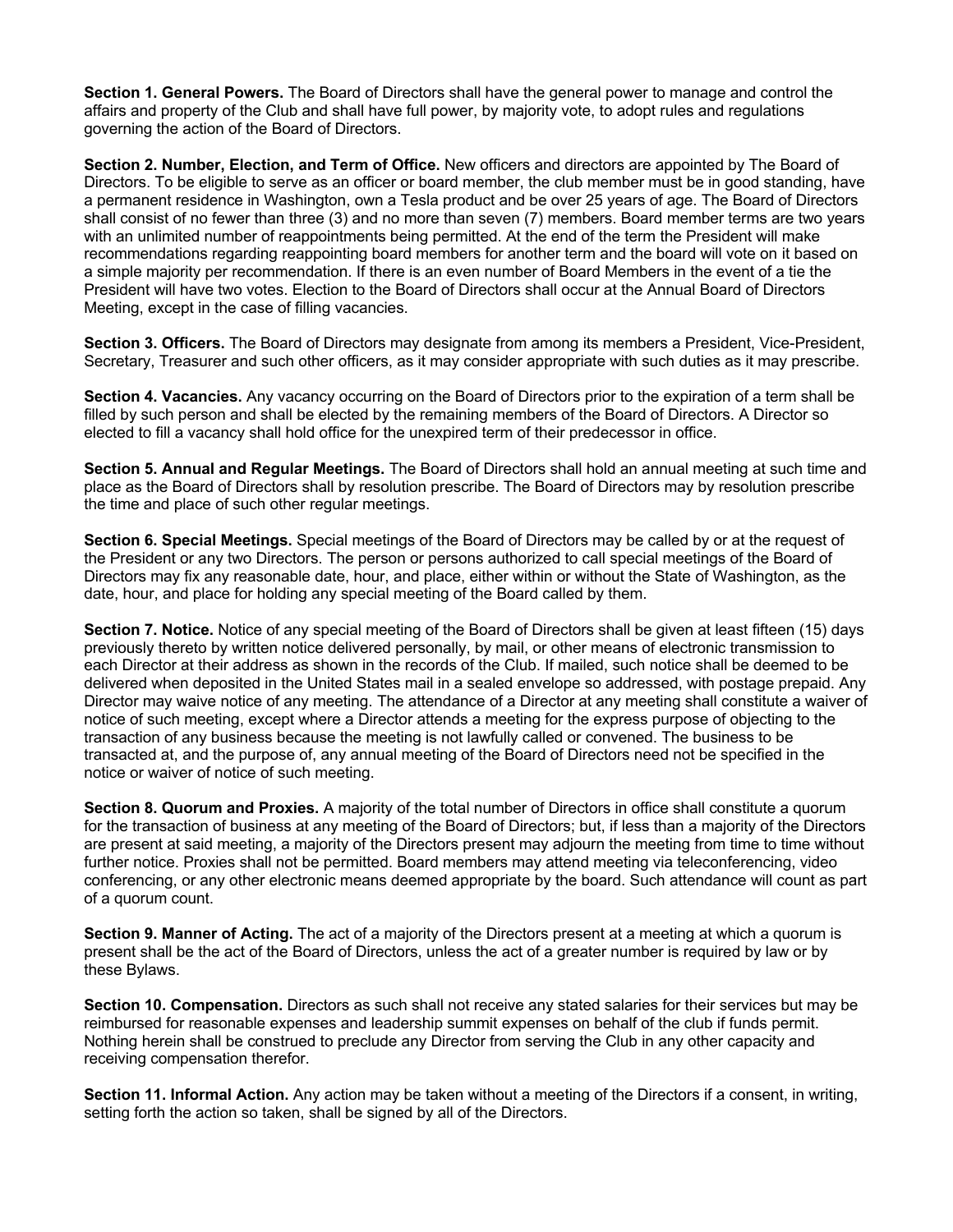**Section 12. Resignation; Removal.** A Director may resign from the Board of Directors at any time by giving notice of their resignation in writing addressed to the President or Secretary of the Club or by presenting their written resignation at an annual, regular, or special meeting of the Board of Directors. Regardless of term limits, any current board member{s) may request the removal of another, including the President for cause. The Board will review the facts and vote on the proposed removal. The removal would be based on a simple majority vote cast by the board. If there is an even number of board members in the event of a tie the President will have two votes.

## **ARTICLE 5 REGULAR COMMITTEES/CHAPTER LEADS**

**Section 1. Purposes.** The Board of Directors may establish such regular committees and appoint Chapter Leads to assist it in the performance of its duties, as it considers appropriate.

**Section 2. Number, Election, and Term of Office.** To be eligible to serve as a Committee member or a Chapter Lead, the club member must be in good standing, have a permanent residence in Washington, own a Tesla product and be over 25 years of age. The Chairpersons as well as the number of members of each regular committee and Chapter Leads shall be selected and determined by the Board of Directors. Members of each regular committee shall be elected by the affirmative vote of a majority of the Board of Directors. Committee Chairpersons and Chapter Leads shall serve for a two (2) year term or until resignation or removal by the Board of Directors with or without cause. Committee Chairpersons and Chapter Leads may be reappointed after serving their two (2) years.

**Section 3. Committee Officers.** The Board of Directors may designate from among the members of each regular committee a Chairperson and Vice Chairperson of such committee, and such other officers as the Board of Directors may determine. The Chairperson, Vice Chairperson, and any other officers of each such committee shall have such duties as the Board of Directors prescribes.

**Section 4. Chapter Leads.** The Board of Directors may designate from among the members of each designated chapter region a Chapter Lead or Co-Chapter Lead. A Chapter Lead's duties are to include but not limited to suggesting, planning, and hosting regional events in their designated chapter region, to help promote the Club and recruit members in their designated chapter region in accordance with Participation Requirements of the Chapter Lead Agreement.

**Section 5. Annual and Regular Meetings.** The Board of Directors shall hold an annual meeting at such time and place as the Board of Directors shall by resolution prescribe. The Board of Directors may by resolution prescribe the time and place of such other regular meetings. Committee Chairpersons and Chapter Leads are required to attend no less than four (4) regular meetings determined by the Board of Directors during their designated Term of Office.

**Section 6. Vacancies.** Vacancies in the membership of any committee or Chapter Lead shall be filled by the Board of Directors until a new appointment can be determined.

**Section 7. Resignation; Removal.** A Committee Chairperson or a Chapter Lead may resign from their position at any time by giving notice of their resignation in writing addressed to the President or any Board Member of the Club or by presenting their written resignation at an annual, regular, or special meeting of the Board of Directors. If or when a removal is proposed, the Board will review the facts and vote on the proposed removal. The removal would be based on a simple majority vote cast by the Board of Directors. If there is an even number of board members in the event of a tie, the President will have two votes. The Board of Directors reserves the right to remove a Committee Chairperson or Chapter Lead if the Committee Chairperson or Chapter Lead fails to remain in good standing, does not meet the Participation Requirements as stated in the Chapter Lead Agreement, or moves out of Washington State. If a Committee Chairperson or Chapter Lead fails to renew their membership in the Club, they will be removed from their designated position until they are in good standing with the Club.

**Section 8. Quorum.** Unless otherwise provided in the resolution of the Board of Directors designating a committee, a majority of the whole committee shall constitute a quorum and the act of a majority of the members present at the meeting at which a quorum is present shall be the act of the committee.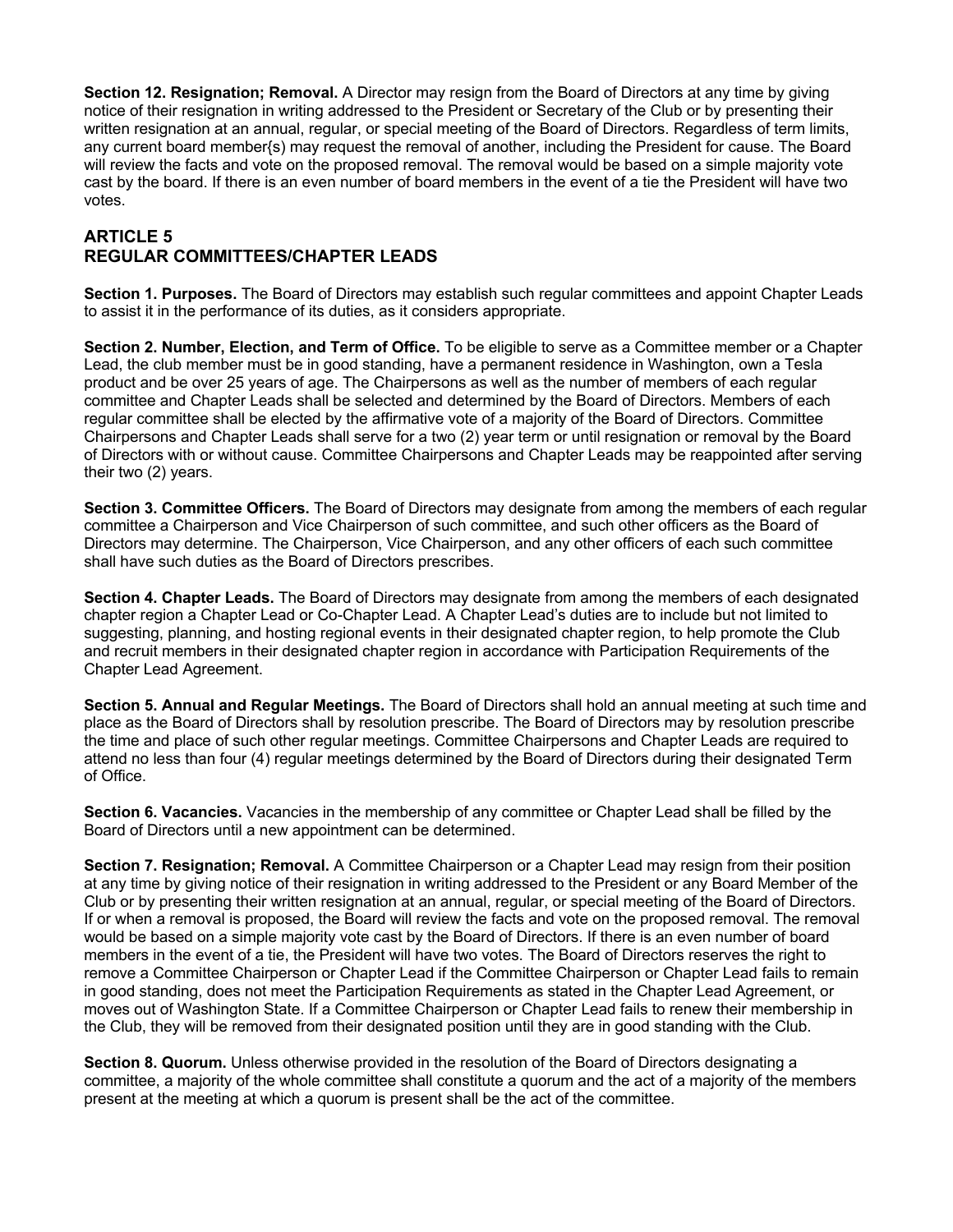**Section 9. Rules.** Each Committee or Chapter Lead may not adopt rules for its own government without being submitted to the Board of Directors for review and approval by the Board of Directors.

**Section 10. Powers.** Each regular committee shall have such powers as the Board of Directors may grant it consistent with law, the Articles of Incorporation, and the Bylaws.

#### **ARTICLE 6 OFFICERS**

**Section 1. Officers.** The Officers of the Club shall be a President, Vice President, Secretary, Treasurer, and such other Officers as may be elected and appointed by the Officers of the Club in accordance with the provisions of this Article.

**Section 2. Election and Term of Office.** The Officers of the Club shall be elected by a majority vote of the members of the Board of Directors at the organizational meeting and at every annual meeting of the Board thereafter, except that new offices may be created and filled at any meeting of the Board of Directors. Each Officer shall hold office for a term of two (2) years and thereafter until their successor shall have been duly elected and qualified. Each term has an unlimited number of reappointments being permitted.

**Section 3. Removal.** Regardless of term limits, any current board members may request the removal of another, including the President, for cause. The board will review the facts and vote on the proposed removal. The removal would be based on a simple majority vote cast by the board. If there is an even number of board members in the event of a tie the President will have two votes.

**Section 4. Vacancies.** A vacancy in any office because of death, resignation, removal, disqualification, or otherwise, may be filled by the Board of Directors for the unexpired portion of the term.

**Section 5. President.** The President shall be the chief executive officer of the Club and, in general, shall supervise and control all of the business and affairs of the Club. They may sign, with the Secretary or any other proper Officer of the Club authorized by the Board of Directors, any deeds, mortgages, bonds, contracts, or other instruments or documents which the Board of Directors has authorized to be executed; and they shall perform all such other duties as may be prescribed by the Board of Directors from time to time.

**Section 6. Vice President.** In the event the death, resignation or removal of the President, the person who serves as Vice President shall assume the office of President until the Board of Directors elects a successor to the President and shall perform all such other duties as may be prescribed by President or the Board of Directors from time to time.

**Section 7. Secretary.** The Secretary shall keep the minutes of the meetings of the Board of Directors; see that all notices are duly given in accordance with the provisions of the Bylaws or as required by law; be custodian of the corporate records and seal; and perform such other duties as from time to time may be assigned to them by the President or by the Board of Directors.

**Section 8. Treasurer.** The Treasurer shall be responsible for all funds and securities of the Club, receive and give receipts for monies due and payable to the Club and deposit all such monies in the name of the Club in such banks, trust companies, or other depositories as shall be selected in accordance with the provisions of the Bylaws; and perform such other duties as from time to time may be assigned to them by the President or by the Board of Directors.

### **ARTICLE 7 INDEMNIFICATION**

To the full extent permitted by the Washington Nonprofit Corporation Act of the State of Washington, the Corporation shall indemnify any person who was or is a party to any civil, criminal, administrative, or investigative action, suit, or proceeding by reason of the fact that they are or were a Director or officer of the Corporation, or is or was serving at the request of the Corporation as a Director or officer of another corporation, against expenses (including attorneys' fees), judgments, fines, and amounts paid in settlement actually and necessarily incurred by them in connection with such action, suit, or proceeding; and the Board may, at any time, approve indemnification of any other person which the Corporation has the power to indemnify under Washington Nonprofit Corporation